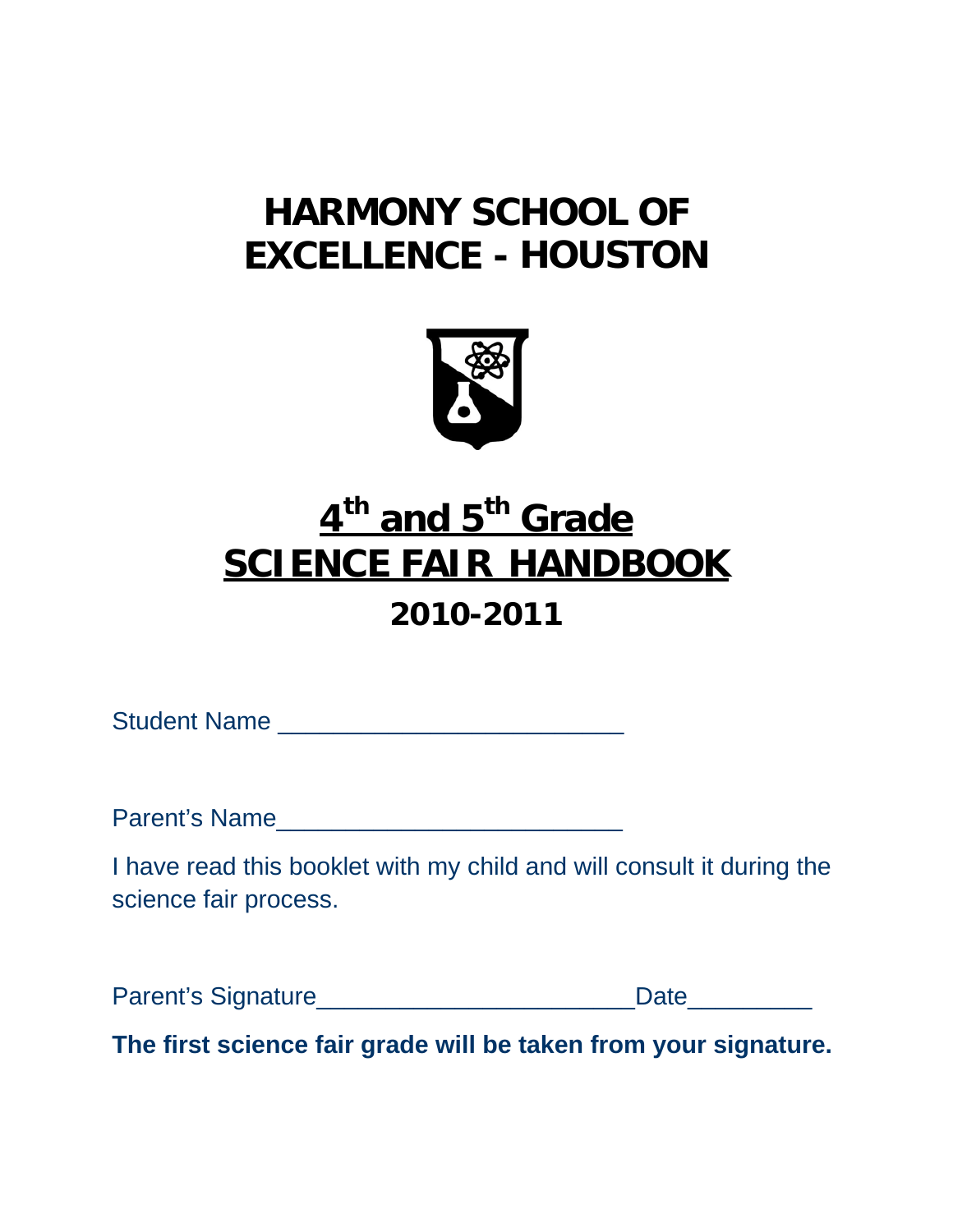### **Science Fair Central**



#### **Parent Letter**

Dear Parents,

As you know, science, technology and engineering are basic skills expected by employers. As Twenty First Century citizens, these students will also have to make some of the toughest decisions of any generation, based on their understanding of emerging science and technology.

Science fairs involve students in the practices of science and engineering, requiring them to apply those skills to a topic of interest to them. Doing science is key to understanding science.

Our school is holding a science fair on **December 11th** and all students in grades **4th to 8th** will be participating. Hands-on scientific investigation is the focus at our fair. Over a **14 week** period, your child will design, test, analyze, and present a project that uses scientific methods to solve a problem. The sky's the limit!

Please note that the bulk of the work will be done at home. Students will be given project guidelines and timelines at school, and teachers will check in with them periodically. However, much of the work will be self-directed. Parents are encouraged to offer emotional support and reminders but to allow children to do the projects by themselves.

We encourage you to visit the Parents Resources section of the <http://school.discoveryeducation.com/sciencefaircentral/Parent-Resources.html> website for valuable information designed especially for parents like you.

Don't hesitate to call or email with any questions. Thank you very much in advance for your support!

Sincerely,

Virginia Arens

Harmony School of Excellence

Science Fair Coordinator

[varens@harmonytx.org](mailto:varens@harmonytx.org)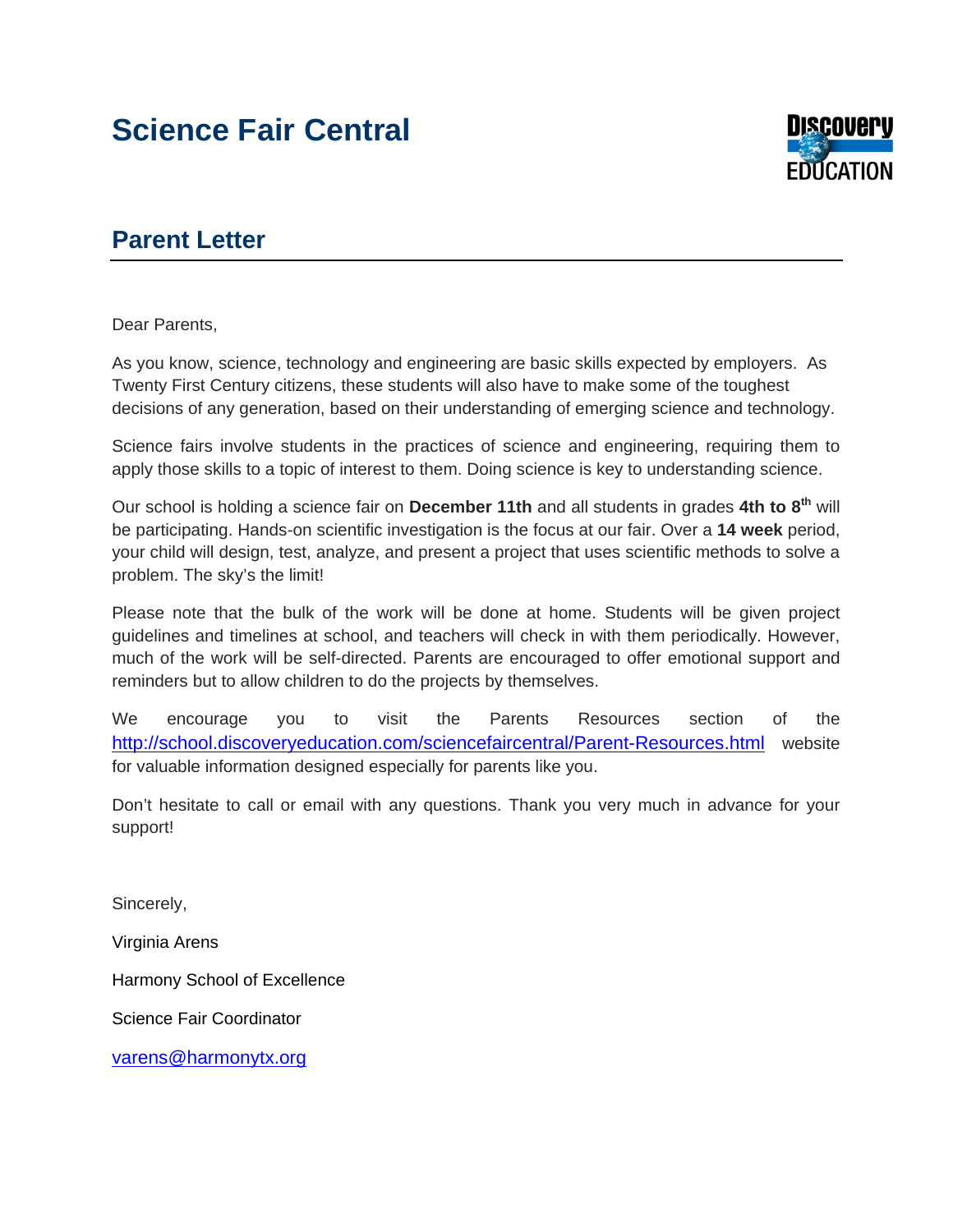# **Harmony School of Excellence Science Fair Parent Orientation**

Dear Parents and Students,

Each year we have a mandatory school-wide Science Fair at **Harmony Schools**. This year Science Fair will be held on **Saturday, December 11th, 2010.** 

This week, your child will receive a science fair package. The package provides information regarding the requirements and guidelines that need to be followed.

All Harmony students are required to prepare a Science Fair Project. Students will possibly receive credit from their English Language, Computer, and Art teachers. Due to the high number of points possible for the project, students who do not complete a parts of the project will be affected severely for each grading period. We will try to work with each student individually, but the ultimate responsibility belongs to students.

Please check the deadlines of each step of the Science Fair Project Schedule carefully. Students are highly encouraged to submit their assignments before these deadlines. This way they will have a good chance to make improvements if something is missing or needs fine tuning. Informative Science Fair Meeting for Parents (Science Fair Orientation) is scheduled as following:

•For 4<sup>th</sup> and 5<sup>th</sup> grades parents: Wednesday, September 1<sup>st</sup> between 5:30pm and 6:30 pm.

•For 6<sup>th</sup>-8<sup>th</sup> grade parents: Thursday, September 2<sup>nd</sup> between 5:30 pm and 6:30 pm.

#### **If you, or anyone you know, is interested in judging at the science fair please contact me via email at**

**[varens@harmonytx.org](mailto:varens@harmonytx.org) . We ask that you have a background in science in order to judge. I will take judges on a first come, first serve basis so please contact me as soon as you know that you would want to volunteer. You will receive a judging invitation when we put our lists together. Thank you for your support!**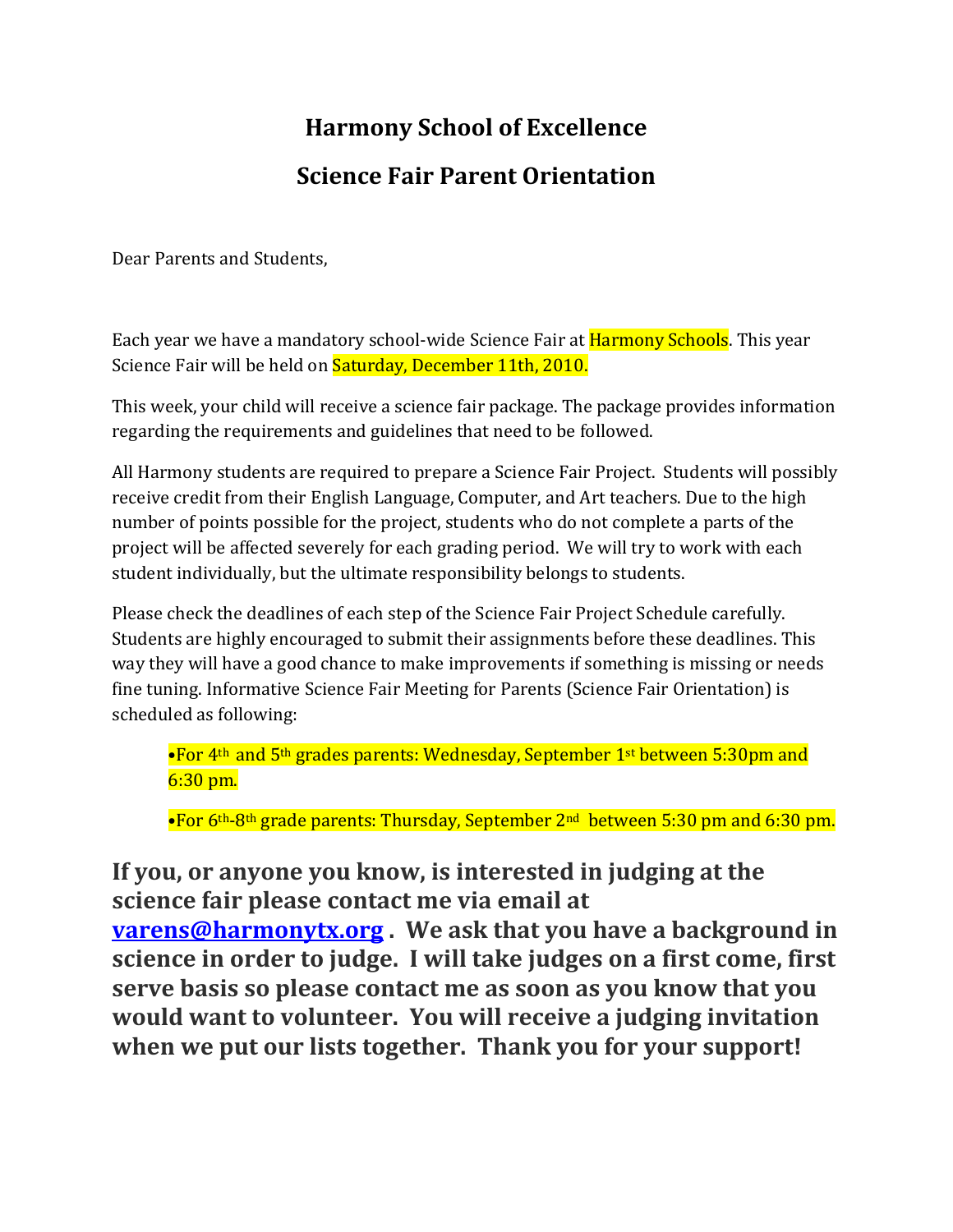|                    | 4 <sup>th</sup> and 5 <sup>th</sup> Grade Science Fair Schedule                                                                                                                        |
|--------------------|----------------------------------------------------------------------------------------------------------------------------------------------------------------------------------------|
| August 27, 2010    | Students will receive Science Fair Booklet and<br>Parental Notification Form, and Calendar                                                                                             |
| September 1, 2010  | Deadline to show science fair booklet signature for a<br>grade and to attend Parent Science Fair Orientation<br>from 5:30-6:30pm                                                       |
| September 8, 2010  | Science Fair Topic Form Due. Students will choose 3<br>topics at home and email or bring form to the teacher.                                                                          |
| September 22, 2010 | Background Research and Bibliography Form is Due.<br>Form will be given to students during class; they will need to do<br>the Research at home prior to this date. This must be typed. |
| September 29, 2010 | Hypothesis, Variables, Procedure and Materials List<br>Due *Students will need to submit these typed.                                                                                  |

#### **Start experiment after receiving approval of your hypothesis and materials list.**

| November 3, 2010   | Data Collection Due *Students will need to bring in all of their<br>data from their experiment. They will be graphing it during class. |
|--------------------|----------------------------------------------------------------------------------------------------------------------------------------|
| November 17, 2010  | Research Paper Due *This needs to be typed and can be<br>emailed to both the English and Science teacher.                              |
| December 1, 2010   | Display Board is Due *The art teacher might take a grade on<br>this.                                                                   |
| December 1-8, 2010 | <b>Presenting Projects to Classmates</b>                                                                                               |
| December 11, 2010  | School Science Fair Grades 4-8                                                                                                         |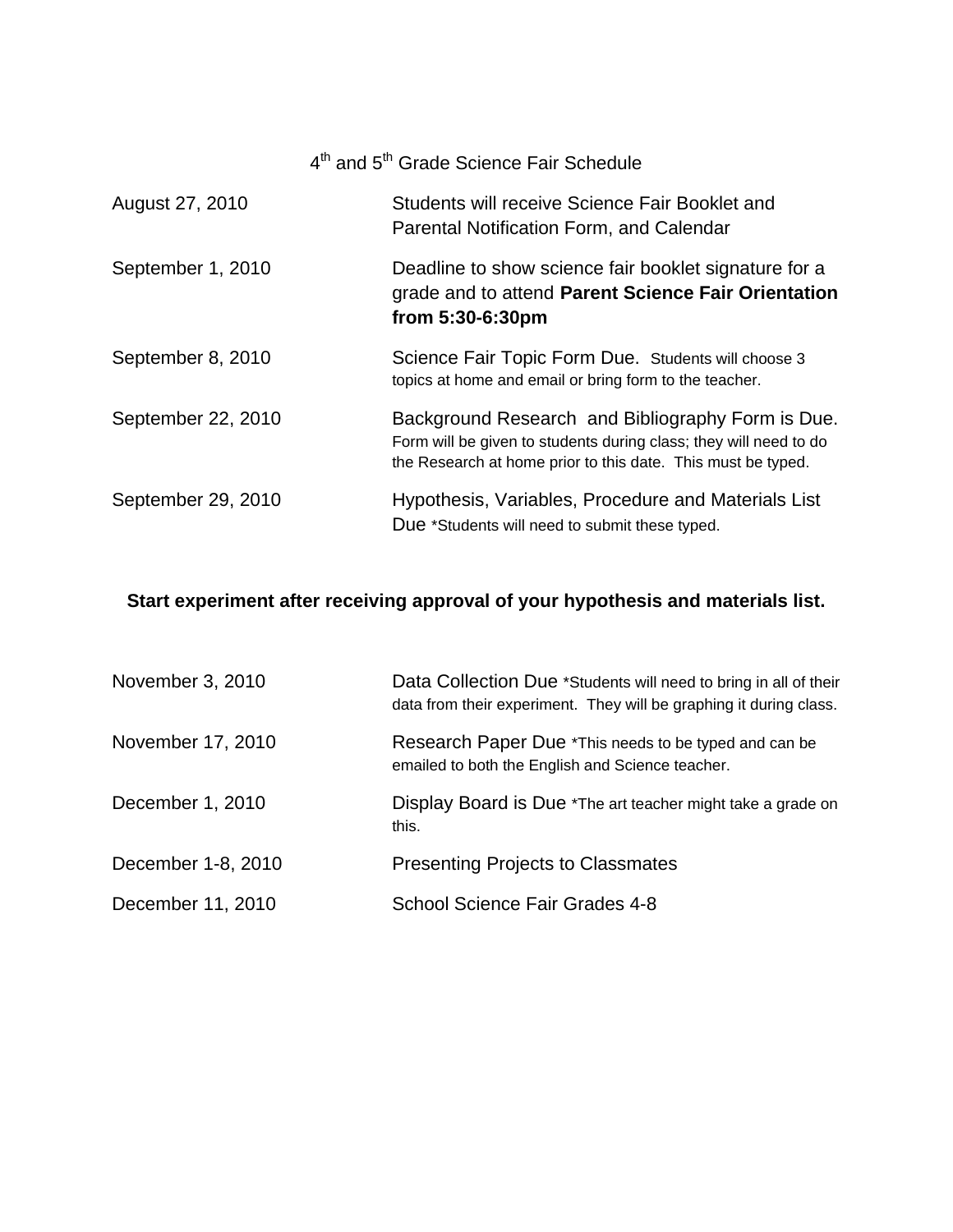### **Choose a Project Idea**

Choose the topic you're interested in. You can use books, online resources or the objects around you to come up with a topic. Some online resources are:

<http://school.discoveryeducation.com/sciencefaircentral/>

<http://www.sciencebuddies.org/>

### **Validate Topic**

As students select their topic and form their questions, they will need further guidance.

Have them think about their project in terms of:

| Time:               | will the investigation or building the design take more than the time<br>allotted between now and the science fair?                                                                                                        |
|---------------------|----------------------------------------------------------------------------------------------------------------------------------------------------------------------------------------------------------------------------|
| <b>Materials:</b>   | can you obtain the materials that will be required? Will the cost be too<br>much?                                                                                                                                          |
| Safety:             | are the tools and other materials safe for you to use? Will an adult be<br>available to help with anything that might not be safe for you to do<br>alone? Are any of the materials ones that someone could be allergic to? |
|                     | is the topic something that you can understand? Will the research<br>Appropriateness: require you to read things that are too hard?                                                                                        |
| <b>Animal care:</b> | if you are going to do anything with animals, will they be kept safe? Will<br>you be putting anyone in danger who is allergic to the animals?                                                                              |

#### **Investigation**

Students who want to find out things as a scientist, will want to conduct a hands-on investigative experiment. While scientists study a whole area of science, each experiment is focused on learning just one thing at a time. This is essential if the results are to be trusted by the entire science community.

In an investigation, students:

- Ask a testable question
- Research the topic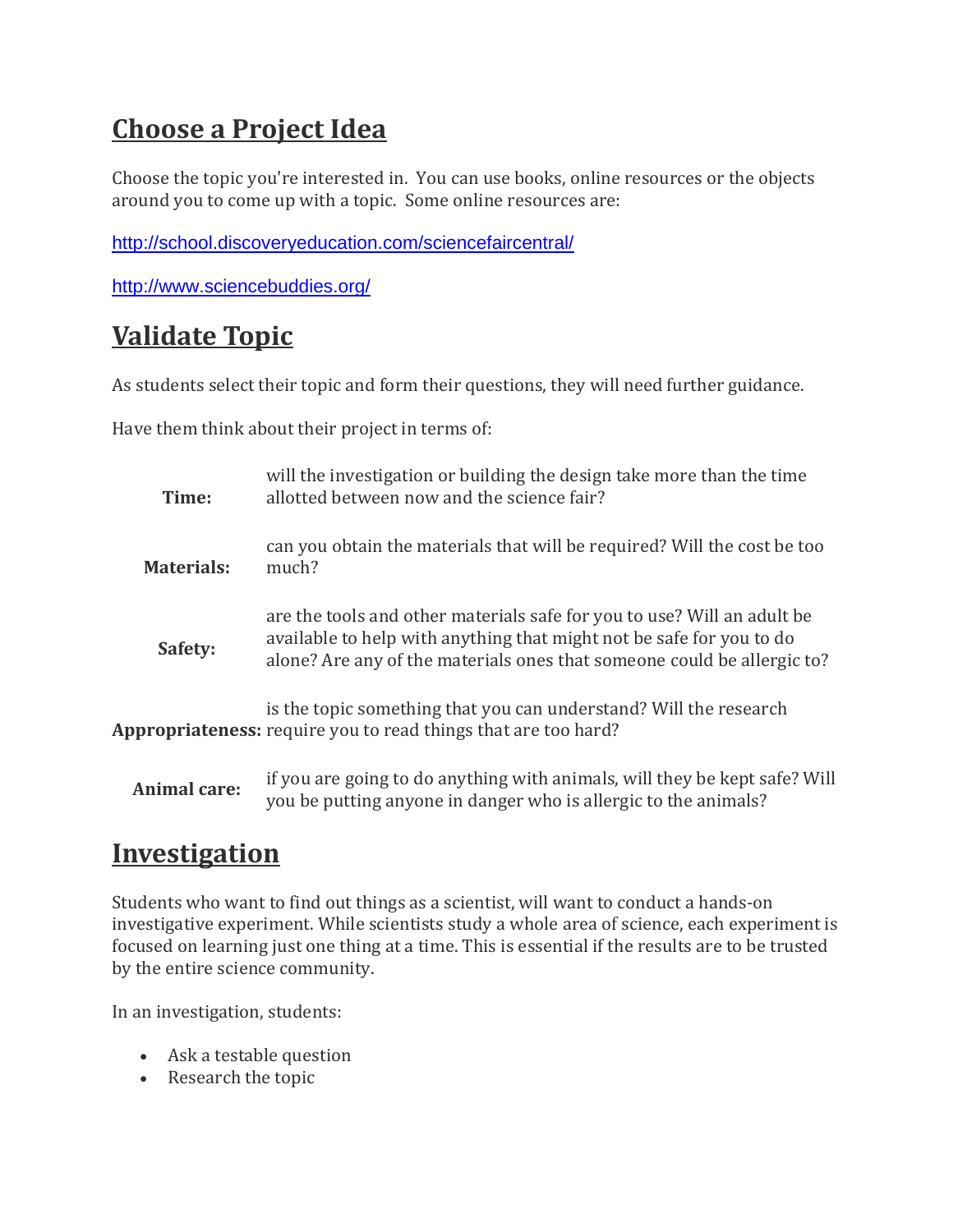- Make a hypothesis about the outcome based on the research or their own knowledge
- Design the investigation
- Conduct the investigation
- Collect Data
- Make sense of the data and draw a conclusion
- Present their findings for peer review

#### **What is a Testable Question?**

The key to a good and manageable investigation is to choose a topic of interest, then ask what is called a **"testable question."** Testable questions are those that can be answered through hands-on investigation by the student. The key difference between a general interest science question and a testable question is that testable questions are always about changing one thing to see what the effect is on another thing.

Here are some examples of broader science questions and testable questions:

| <b>Broad Questions</b><br>(lead to science<br>reports) | <b>Testable questions (lead to investigations)</b>                                                                                                        |
|--------------------------------------------------------|-----------------------------------------------------------------------------------------------------------------------------------------------------------|
| How do plants grow?                                    | What amount of water is best to grow tomatoes? or What type of<br>soil is best to grow petunias? or What amount of sunlight is best to<br>grow daffodils? |
| sink or float?                                         | What makes something How well do different materials sink or float in water?                                                                              |
| How do rockets work?                                   | How does changing the shape of a rocket's fins change its flight?                                                                                         |
| up water?                                              | How does the sun heat Does the sun heat salt water and fresh water at the same rate?                                                                      |
| What happens when<br>something freezes?                | Do different liquids freeze at the same rate?                                                                                                             |
| What makes cars<br>move?                               | How does the surface on which a car moves affect how fast it goes?                                                                                        |

### **Conduct Background Research**

Once students have a testable question, it is important to do some background research. What do scientists think they already know about the topic? What are the processes involved and how do they work? Background research can be gathered first hand from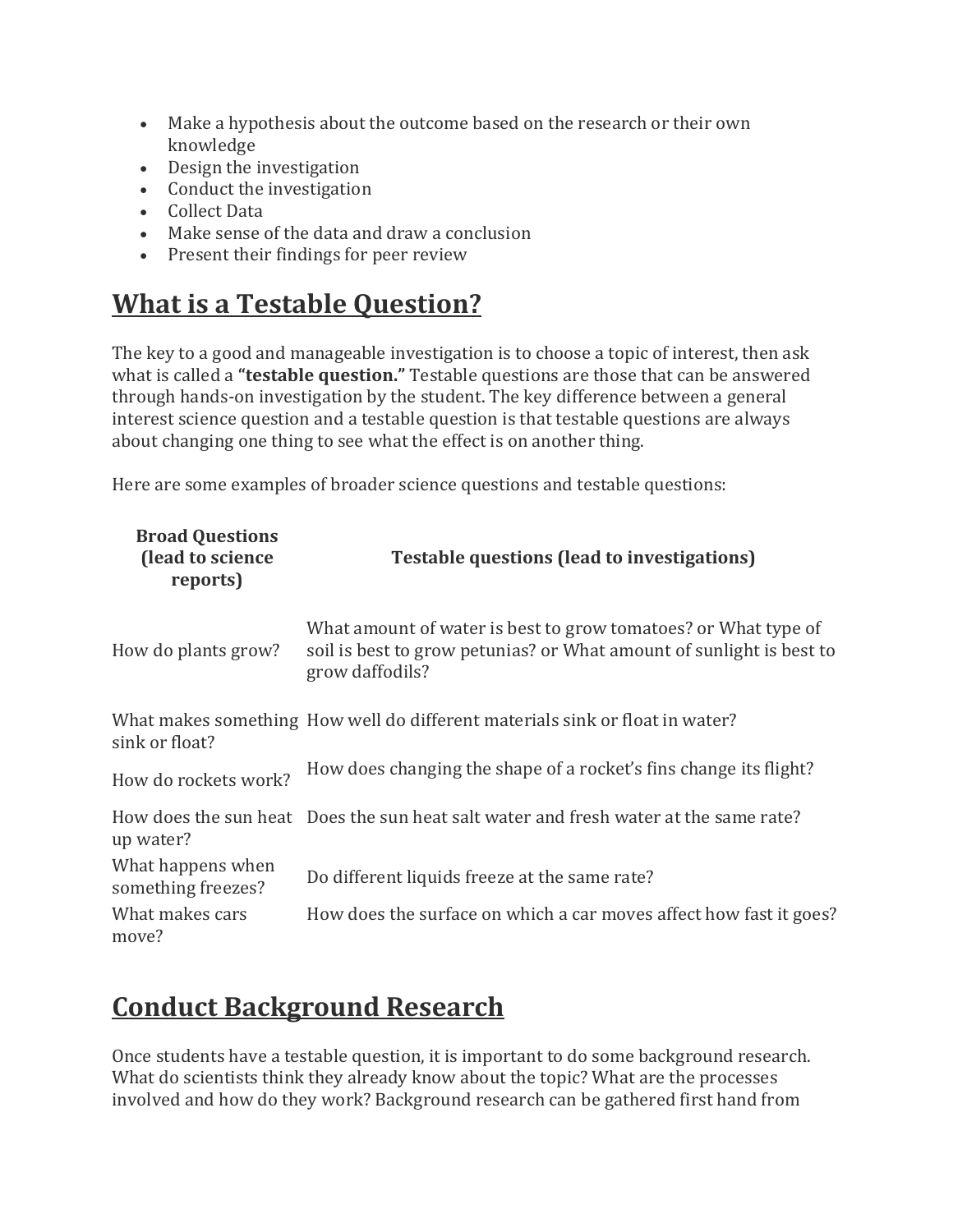primary sources such as interviews with a teacher, scientist at a local university, or other person with specialized knowledge. Or students can use secondary sources such as books, magazines, journals, newspapers, online documents, or literature from non-profit organizations. Don't forget to make a record of any resource used so that credit can be given in a bibliography.

### **Gathering Background Research**

- Helps students gain in depth knowledge about the topic and processes they will be observing during the investigation.
- Sparks ideas about different variables to test when setting up the investigation.
- Provides the basis for predicting what will happen in the investigation when making a hypothesis.
- Provides the understanding needed to interpret and explain the results to others especially a science fair judge!

### **Compose Hypothesis**

After gathering background research, students will be better prepared to formulate a hypothesis. More than a random guess, a hypothesis is a testable statement based on background knowledge, research, or scientific reason. A hypothesis states the anticipated cause and effect that may be observed during the investigation. Consider the following hypothesis:

If ice is placed in a Styrofoam container, it will take longer to melt than if placed in a plastic or glass container. I think this is true because my research shows that a lot of people purchase Styrofoam coolers to keep drinks cool.

The time it takes for ice to melt **(dependent variable)** depends on the type of container used **(independent variable.)**. A hypothesis shows the relationship among variables in the investigation and often (but not always) uses the words *if* and *then*.

Take a look at these additional examples:

- If a mixture of vinegar and baking soda are used, then more stains may be removed. I think this because vinegar and baking soda are used in many different cleaning products.
- When an object has a volume greater than 30 cubic centimeters, then it will sink in water. In the past, I have seen big objects sink.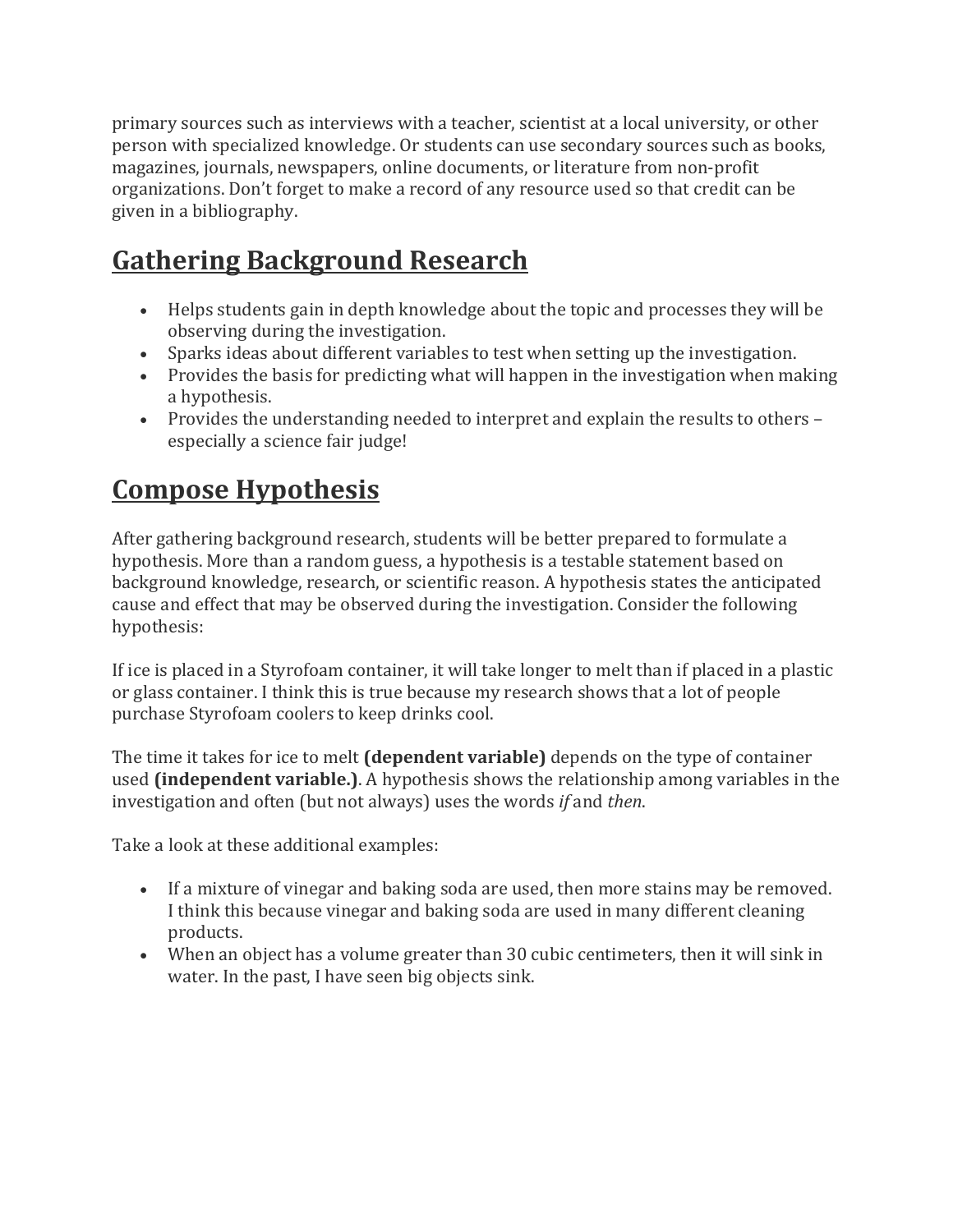### **Design Experiment**

Once students formulate a hypothesis for their investigation, they must design a procedure to test it. A well-designed investigation contains procedures that take into account all of the factors that could impact the results of the investigation. These factors are called **variables**.

There are three types of variables to consider when designing the investigation procedure.

- The **independent variable** is the one variable the investigator chooses to change.
- **Controlled variables** are variables that are kept the same each time.
- The **dependent variable** is the variable that changes as a result of /or in response to the independent variable.

Having students talk through the investigation will help them to clarify the different variables involved in the experimental design. What factors will change? What factors will stay the same?

A hands-on way to introduce a fair test is to ask students, "Who can make the best paper airplane?" Once two students are selected to compete, hand one a large piece of construction paper and the other a piece of regular copy paper. Students will immediately note that this is "unfair." If we want the test to be fair, only the paper airplane design can be different. Everything else, including how hard the airplane is tossed, must be the same.

**Step A – Clarify the variables** involved in the investigation by developing a table such as the one below.

| Testable<br><b>Question</b>                   | What is changed?<br><i>(independent</i><br>variable) | What stays the<br>same? (controlled<br>variables)      | <b>Data Collected</b><br>(dependent variable)                          |
|-----------------------------------------------|------------------------------------------------------|--------------------------------------------------------|------------------------------------------------------------------------|
| What detergent<br>removes stains<br>the best? | Type of detergent,<br>type of stain                  | Type of cloth,<br>physical process of<br>stain removal | Stain fading over time for<br>combinations of<br>detergents and stains |

**Step B** – Make a **list of materials** that will be used in the investigation.

**Step C** – **List the steps** needed to carry out the investigation.

**Step D – Estimate the time** it will take to complete the investigation. Will the data be gathered in one sitting or over the course of several weeks?

**Step E – Check the work**. Ask someone else to read the procedure to make sure the steps are clear. Are there any steps missing? Double check the materials list to be sure all to the necessary materials are included.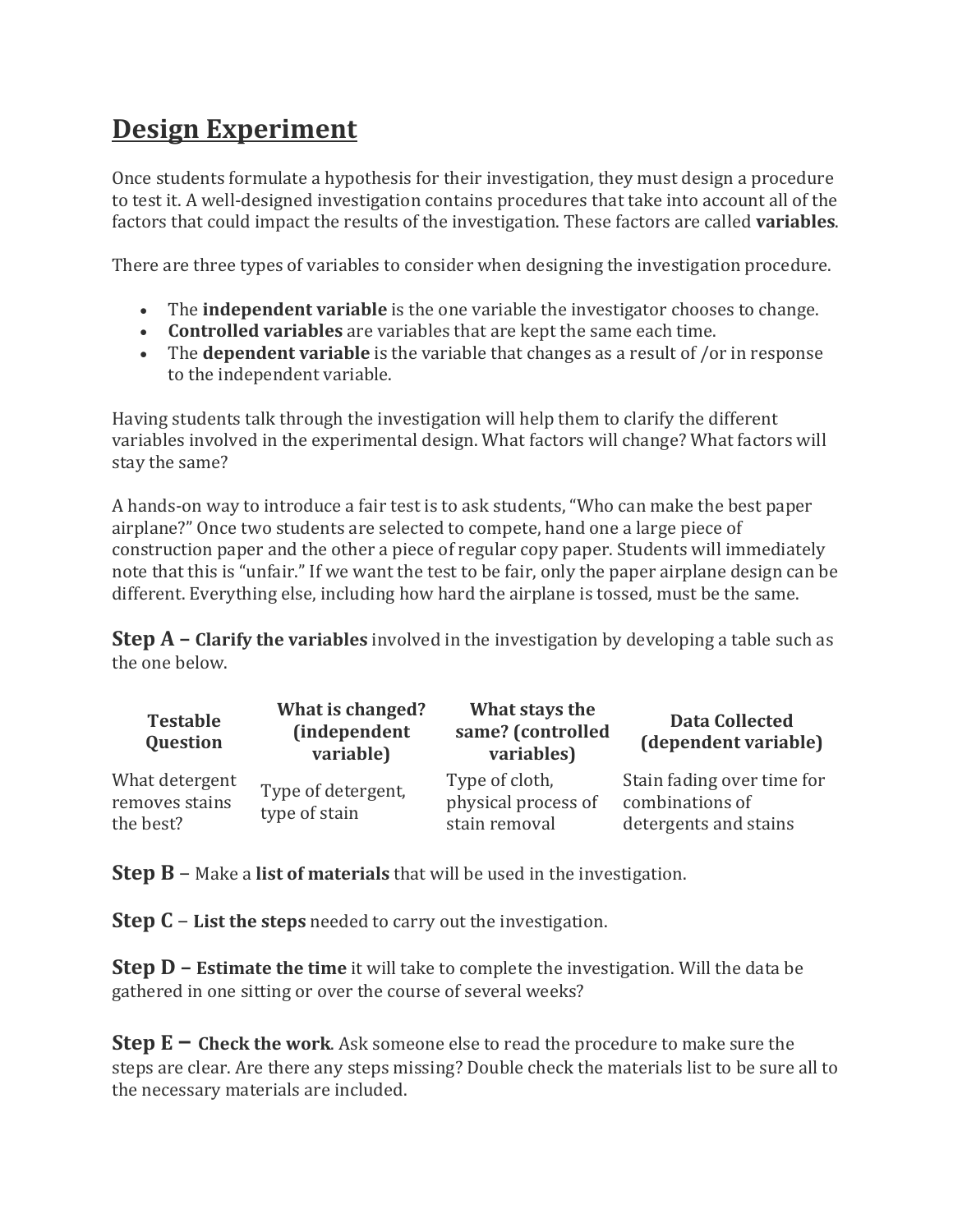### **Set Up and Collect Data**

After designing the procedure and gathering the materials, it is time to set up and to carry out the investigation. When setting up the investigation, students will need to consider…

**The location** tampering with the investigation results—especially if the investigation Choose a low traffic area to reduce the risk of someone accidentally lasts for several weeks.

- Avoid harmful accidents by using safe practices.
	- The use of construction tools or potentially harmful chemicals will require adult supervision.

**Safety**

- Locate the nearest sink or fire extinguisher as a safety precaution.
- Determine how to dispose of materials. For example, some chemicals should not be mixed together or put down a sink drain.
- Wear protective clothing such as goggles and gloves. Tie back loose hair so that it does not get caught on any of the equipment.

**Documentation** Making a rough sketch or recording notes of the investigation set up is helpful if the experiment is to be repeated in the future.

Carrying out the investigation involves data collection. There are two types of data that may be collected—quantitative data and qualitative data.

#### **Quantitative Data**

- 1. Uses numbers to describe the amount of something.
- 2. Involves tools such as rulers, timers, graduated cylinders, etc.
- 3. Uses standard metric units (For instance, meters and centimeters for length, grams for mass, and degrees Celsius for volume.
- 4. May involve the use of a scale such as in the example below.

#### **Qualitative Data**

- Uses words to describe the data
- Describes physical properties such as how something looks, feels, smells, tastes, or sounds.

As data is collected it can be organized into lists and tables. Organizing data will be helpful for identifying relationships later when making an analysis. Encourage students to make use of technology such as spreadsheets to organize their data.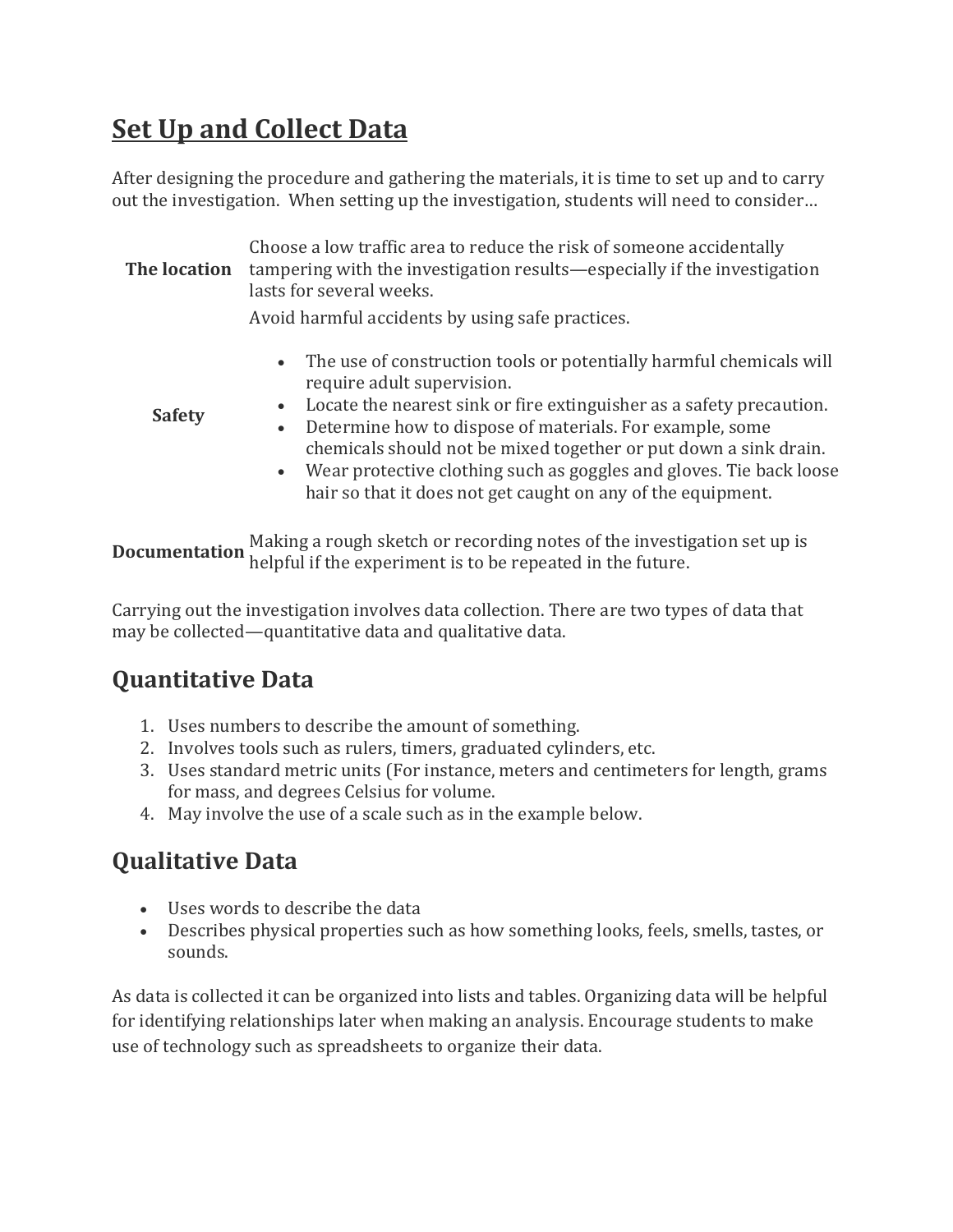### **Analyze Data and Draw Conclusions**

After students have collected their data the next step is to analyze it. The goal of data analysis is to determine if there is a relationship between the **independent and dependent variables**. In student terms, this is called **"looking for patterns in the data."** Did the change I made have an effect that can be measured?

Besides analyzing data on tables or charts, graphs can be used to make a picture of the data. Graphing the data can often help make those relationships and trends easier to see. Graphs are called "pictures of data." The important thing is that appropriate graphs are selected for the type of data. For example, bar graphs, pictographs, or circle graphs should be used to represent categorical data (sometimes called "side by side" data). Line plots are used to show numerical data. Line graphs should be used to show how data changes over time. Graphs can be drawn by hand using graph paper or generated on the computer from spreadsheets for students who are technically able.



You can use these questions to help guide students in analyzing their data:

- What can be learned from looking at the data?
- How does the data relate to the student's original hypothesis?
- Did what you changed (**independent variable**) cause changes in the results (**dependent variable**)?

After analyzing the data, students will be able to answer these questions as they draw some conclusions. Students should not to change their hypothesis if it does not match their findings. The accuracy of a hypothesis is NOT what constitutes a successful science fair investigation. Rather, Science Fair judges will want to see that the conclusions stated match the data that was collected.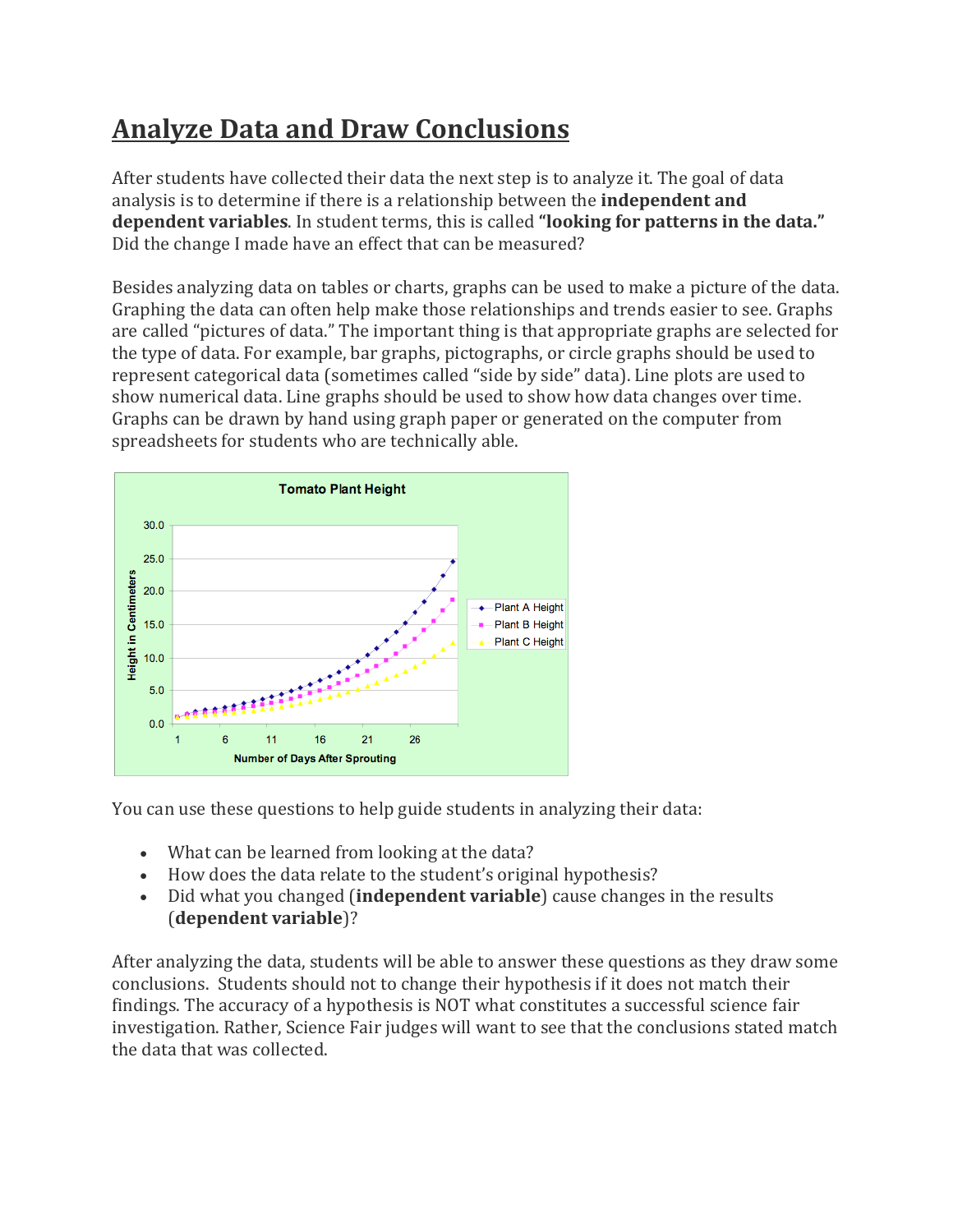#### **Display Board**

#### **Your display can reflect your personality:**

Is every inch of my locker or bedroom covered with magazine clippings, posters, stickers, and sticky notes? Or am I more of a minimalist? What's my idea of a good time: scrapbooking or skateboarding? Is the presentation the part of the science fair I've been waiting for, or is that the part I dread?

#### **Stand Out from the Crowd**

Whether they're the kind of person who loves to design and decorate and dabble with computer graphics, or the one who always opts for the standard black-and-white report cover, this is a time for students to get creative. The stakes are high here and they'll want their personality to shine through.

They can learn how to edit their text down to the essentials, pick and choose the best photos and graphics, and display them all in the most clear and compelling way possible. Through creative use of color, type and graphic elements, your students can make their ideas pop and bring their projects to life.

Please refer to the following websites to see the layout of some display boards:

<http://school.discoveryeducation.com/sciencefaircentral/>

[http://www.sciencebuddies.com/science-fair-projects/project\\_display\\_board.shtml](http://www.sciencebuddies.com/science-fair-projects/project_display_board.shtml)